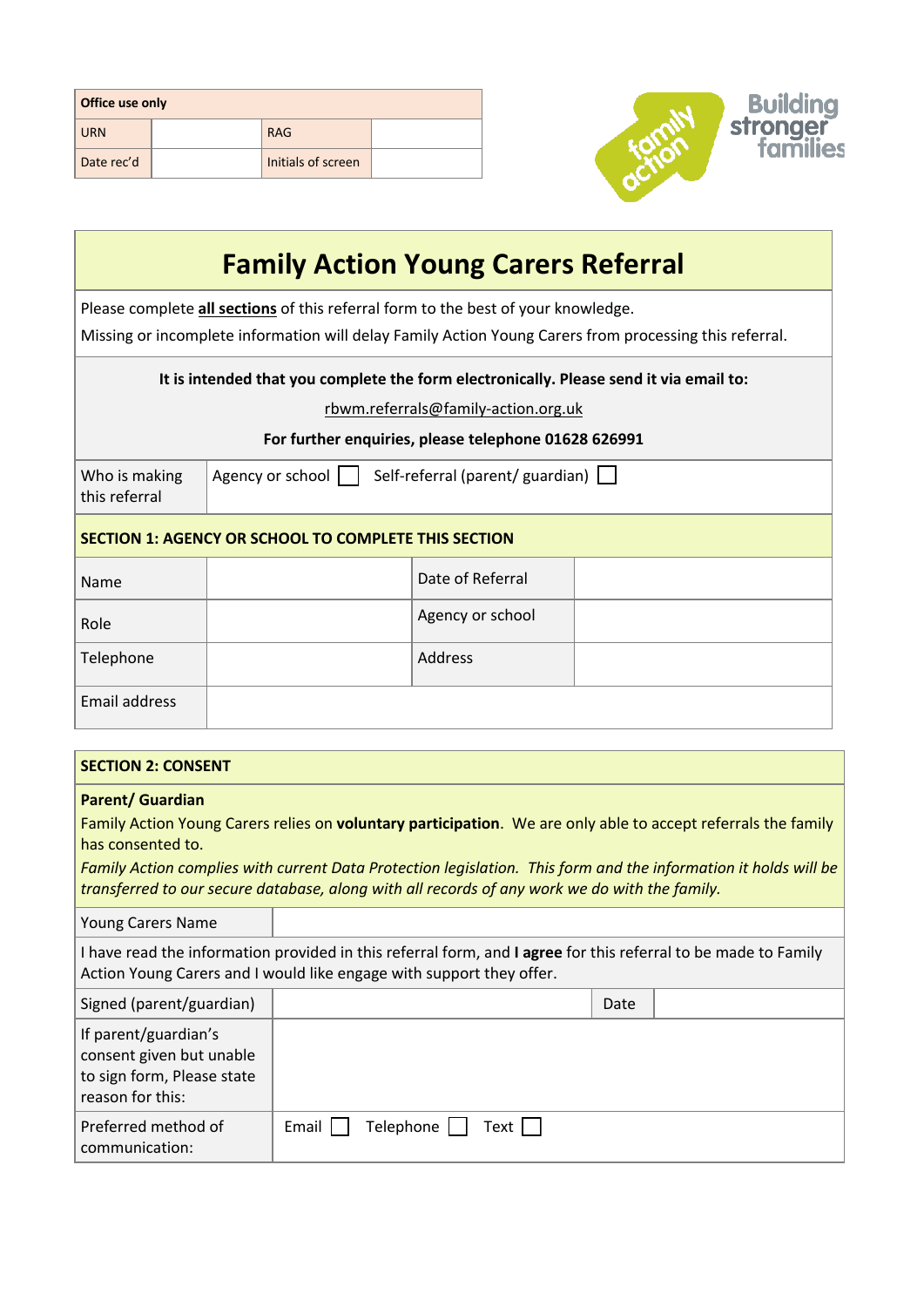| <b>SECTION 3: FAMILY DETAILS</b>                               |                                              |                                                                                                           |  |  |  |  |
|----------------------------------------------------------------|----------------------------------------------|-----------------------------------------------------------------------------------------------------------|--|--|--|--|
| <b>Young Carer/s details</b>                                   |                                              |                                                                                                           |  |  |  |  |
| Young carer name/s                                             | Date of Birth                                | If the young person has their own<br>Gender<br>support needs, please state below<br>(M/F/<br>Unkno<br>wn) |  |  |  |  |
|                                                                |                                              |                                                                                                           |  |  |  |  |
|                                                                |                                              |                                                                                                           |  |  |  |  |
| <b>Parent/ Guardian details</b>                                |                                              |                                                                                                           |  |  |  |  |
| Parent/ Guardian name/s                                        | Main telephone number                        | Primary email address                                                                                     |  |  |  |  |
|                                                                |                                              |                                                                                                           |  |  |  |  |
|                                                                |                                              |                                                                                                           |  |  |  |  |
| Home address                                                   |                                              |                                                                                                           |  |  |  |  |
| Other members of the family/ household                         |                                              |                                                                                                           |  |  |  |  |
| Name/s                                                         | Date of Birth<br>Relationship to young carer |                                                                                                           |  |  |  |  |
|                                                                |                                              |                                                                                                           |  |  |  |  |
|                                                                |                                              |                                                                                                           |  |  |  |  |
|                                                                |                                              |                                                                                                           |  |  |  |  |
| Interpreter required<br>Language spoken at home<br>Yes  <br>No |                                              |                                                                                                           |  |  |  |  |
| <b>GP Surgery</b><br>& contact info                            |                                              |                                                                                                           |  |  |  |  |

| SECTION 4: CARING ROLE Please state clear diagnosis and, if applicable, medical treatment received |               |                        |                          |  |  |  |
|----------------------------------------------------------------------------------------------------|---------------|------------------------|--------------------------|--|--|--|
| Person/s being cared for                                                                           |               |                        |                          |  |  |  |
| Cared for name                                                                                     | Date of Birth | Gender M/F/<br>unknown | <b>Medical Diagnosis</b> |  |  |  |
|                                                                                                    |               |                        |                          |  |  |  |
| Relationship to young carer                                                                        |               |                        |                          |  |  |  |
| Impact of condition on young<br>person: emotional, social,<br>educational etc                      |               |                        |                          |  |  |  |
| Cared for name                                                                                     | Date of Birth | Gender M/F<br>unknown  | <b>Medical Diagnosis</b> |  |  |  |
|                                                                                                    |               |                        |                          |  |  |  |
| Relationship to young carer                                                                        |               |                        |                          |  |  |  |
| Impact of condition on young<br>person: emotional, social,<br>educational etc                      |               |                        |                          |  |  |  |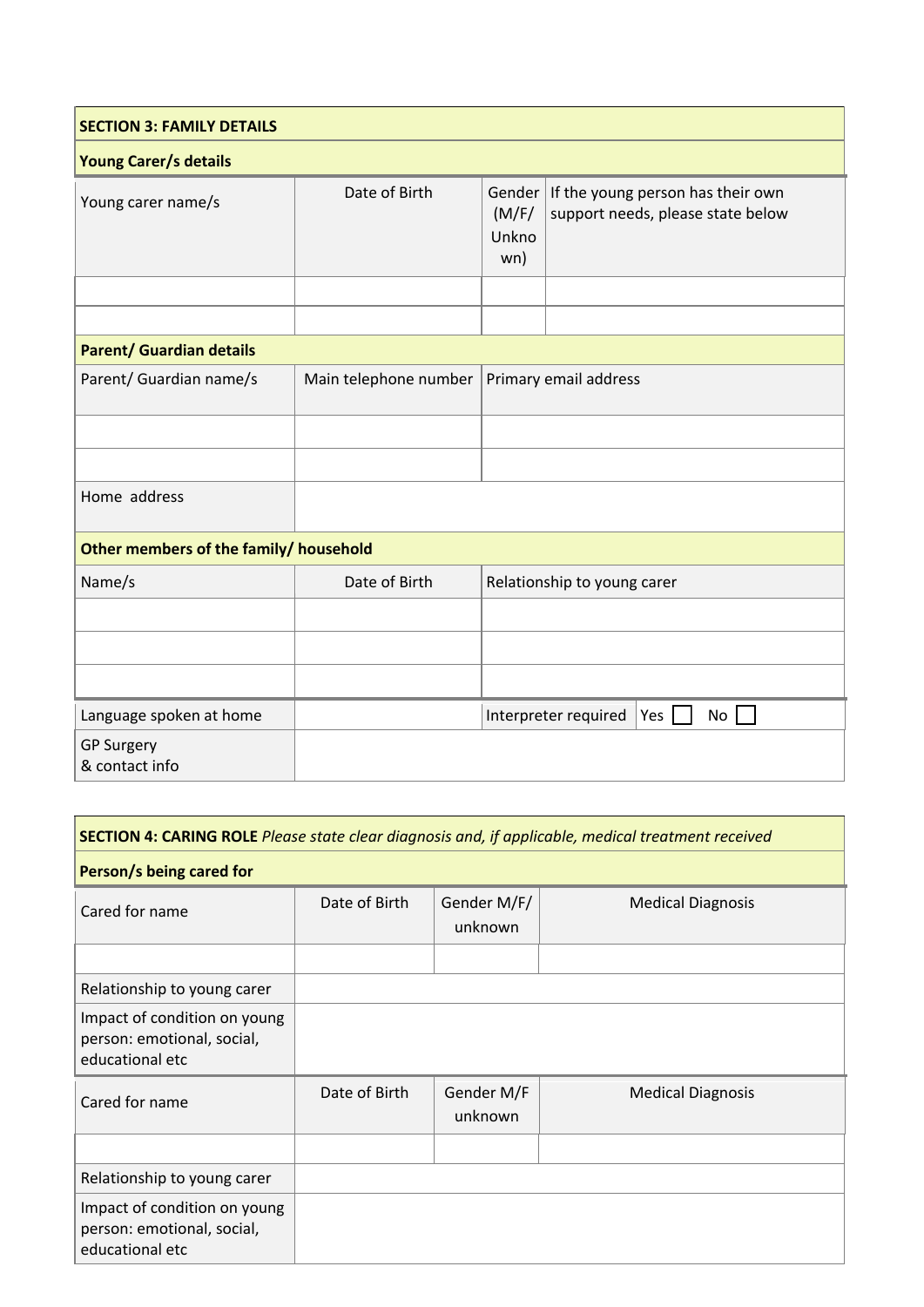| <b>Referrer's view and concerns</b>                                                                                                                                                                                                           |  |  |  |
|-----------------------------------------------------------------------------------------------------------------------------------------------------------------------------------------------------------------------------------------------|--|--|--|
| Please give details of the nature* of<br>their caring role, and the impact of<br>caring on everyday life<br>* physical, practical, emotional or<br>sibling support                                                                            |  |  |  |
| Support to the young person & family<br>1: What support has your organisation<br>already provided for this young<br>person?<br>2: What support will you continue to<br>offer?<br>3: What have other agencies done?<br>Provide contact details |  |  |  |
| What outcome/s are you looking for?<br>(Point of view of the person making<br>the referral)                                                                                                                                                   |  |  |  |
| <b>Family's voice</b>                                                                                                                                                                                                                         |  |  |  |
| What are the children's views about<br>this referral?                                                                                                                                                                                         |  |  |  |
| What are the parent/carer views<br>about this referral?                                                                                                                                                                                       |  |  |  |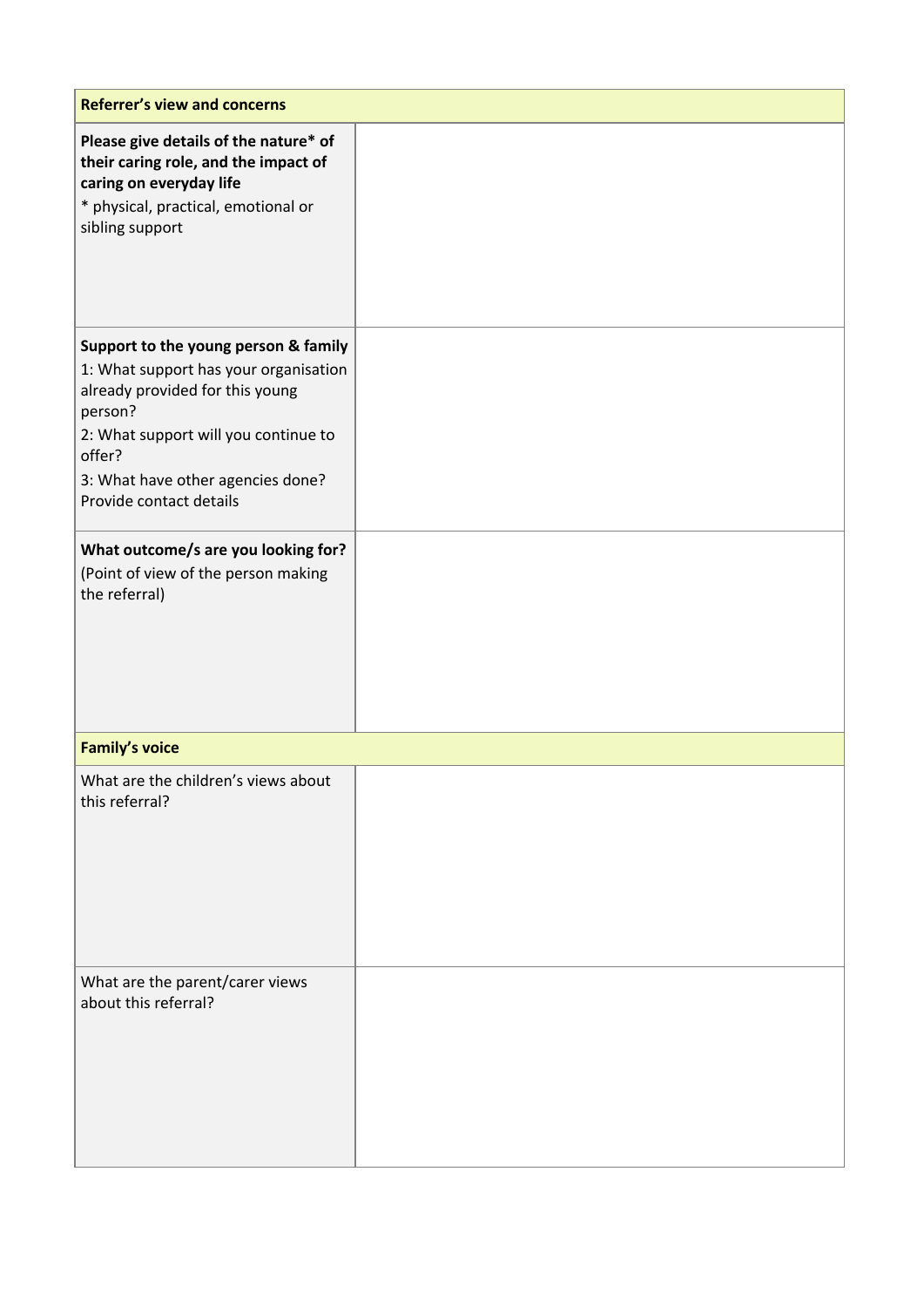| <b>SECTION 5: MULTIAGENCY SUPPORT</b>                                          |                                                           |                    |  |           |  |  |
|--------------------------------------------------------------------------------|-----------------------------------------------------------|--------------------|--|-----------|--|--|
| <b>Education Provider</b>                                                      |                                                           |                    |  |           |  |  |
| Consent to contact                                                             | No<br>Yes                                                 |                    |  |           |  |  |
| Lead contact name                                                              |                                                           |                    |  |           |  |  |
| Telephone                                                                      |                                                           | Email              |  |           |  |  |
| Are any other agencies already involved                                        |                                                           | Yes  <br><b>No</b> |  |           |  |  |
|                                                                                | If yes, please list below, with relevant contact details: |                    |  |           |  |  |
| Agency                                                                         |                                                           | Consent to contact |  | Yes<br>No |  |  |
| Lead contact name                                                              |                                                           |                    |  |           |  |  |
| Telephone                                                                      |                                                           | Email              |  |           |  |  |
| Agency                                                                         |                                                           | Consent to contact |  | No<br>Yes |  |  |
| Lead contact name                                                              |                                                           |                    |  |           |  |  |
| Telephone                                                                      |                                                           | Email              |  |           |  |  |
| Agency                                                                         |                                                           | Consent to contact |  | No<br>Yes |  |  |
| Is a referral also being made to any other agencies at this time?<br>Yes<br>No |                                                           |                    |  |           |  |  |
| If yes, please list below                                                      |                                                           |                    |  |           |  |  |
| Agency                                                                         |                                                           |                    |  |           |  |  |
| Agency                                                                         |                                                           |                    |  |           |  |  |
| Would a Multiagency Referral Form be appropriate?<br>No<br>Yes                 |                                                           |                    |  |           |  |  |
| Is this young person involved in a Child Protection plan?<br>Yes<br>No         |                                                           |                    |  |           |  |  |
| Is this young person involved in a Child In Need plan?<br>Yes<br>No            |                                                           |                    |  |           |  |  |
| <b>Allocated Social Worker</b>                                                 |                                                           |                    |  |           |  |  |
| Telephone                                                                      |                                                           | Email              |  |           |  |  |